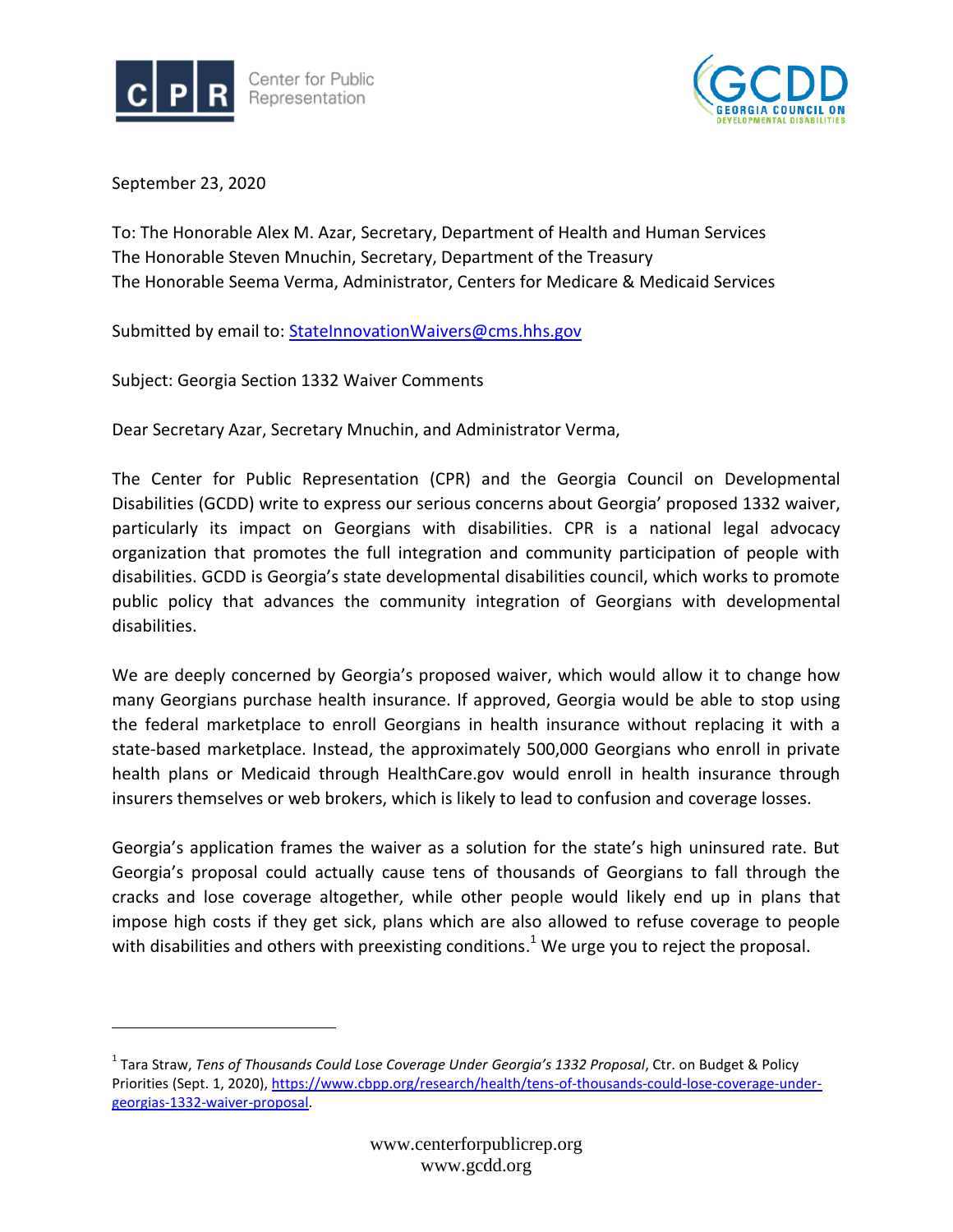## **Georgia's proposal will insure fewer people and encourage enrollment in non-ACA compliant plans that discriminate against people with disabilities.**

Georgia's waiver would change where and how consumers purchase health coverage. In 2020, the vast majority (79 percent) of Georgia marketplace enrollees used HealthCare.gov to sign up for coverage, even though they already had the option to use a private broker or insurer website. Georgia's waiver would eliminate the one-stop shop of HealthCare.gov, *requiring* people in the state to use private insurance companies and brokers to compare plans, apply for financial assistance, and enroll in coverage. This would undoubtedly increase confusion about where and how to access good-quality health coverage, hindering enrollment and prompting many people to give up and become uninsured. Contrary to the promise of expanded choices, this waiver would rob consumers of their only option for a guaranteed, central source of unbiased information on the comprehensive coverage available to them.

Moreover, private brokers and insurers who operate through HealthCare.gov have a track record of failing to alert consumers of Medicaid eligibility and picking and choosing the plans they offer, often based on the size of plan commissions.<sup>2</sup> Indeed, in the system Georgia is proposing, people who are eligible for Medicaid could have a much harder time finding help with enrollment because Medicaid generally doesn't pay commissions and agents and brokers have no incentive to fill the gap left for this population that would result from eliminating HealthCare.gov. Georgia's waiver also proposes that substandard plans, such as short-term limited duration plans, would be presented alongside comprehensive insurance.<sup>3</sup> Even now, brokers sometimes steer people into such plans, which often come with higher commissions, a tactic that has continued during the pandemic. $4$ 

These less comprehensive plans are allowed to discriminate against people with disabilities and others with preexisting conditions by denying them coverage, charging higher premiums, or selling them coverage that does not cover treatment of preexisting conditions. They are also not required to cover essential health benefits (EHBs), including mental health services, substance use disorder treatment, and prescription drug coverage, that are critical for many people with disabilities. People will thus be exposed to potentially facing high out-of-pocket

 $\overline{\phantom{a}}$ 

<sup>2</sup> Tara Straw, *"Direct Enrollment" in Marketplace Coverage Lacks Protections for Consumers, Exposes Them to Harm*, Ctr. on Budget & Policy Priorities (Mar. 15, 2019), [https://www.cbpp.org/research/health/direct](https://www.cbpp.org/research/health/direct-enrollment-in-marketplace-coverage-lacks-protections-for-consumers-exposes)[enrollment-in-marketplace-coverage-lacks-protections-for-consumers-exposes.](https://www.cbpp.org/research/health/direct-enrollment-in-marketplace-coverage-lacks-protections-for-consumers-exposes)

<sup>3</sup> State of Georgia, *Georgia Section 1332 State Empowerment and Relief Waiver Application* 23 (July 31, 2020) (hereinafter Georgia Application).

<sup>4</sup> Christen Linke Young & Kathleen Hannick, *Misleading marketing of short-term health plans amid COVID-19*, Brookings Inst. (Mar. 24, 2020), [https://www.brookings.edu/blog/usc-brookings-schaeffer-on-health](https://www.brookings.edu/blog/usc-brookings-schaeffer-on-health-policy/2020/03/24/misleading-marketing-of-short-term-health-plans-amid-covid-19)[policy/2020/03/24/misleading-marketing-of-short-term-health-plans-amid-covid-19.](https://www.brookings.edu/blog/usc-brookings-schaeffer-on-health-policy/2020/03/24/misleading-marketing-of-short-term-health-plans-amid-covid-19)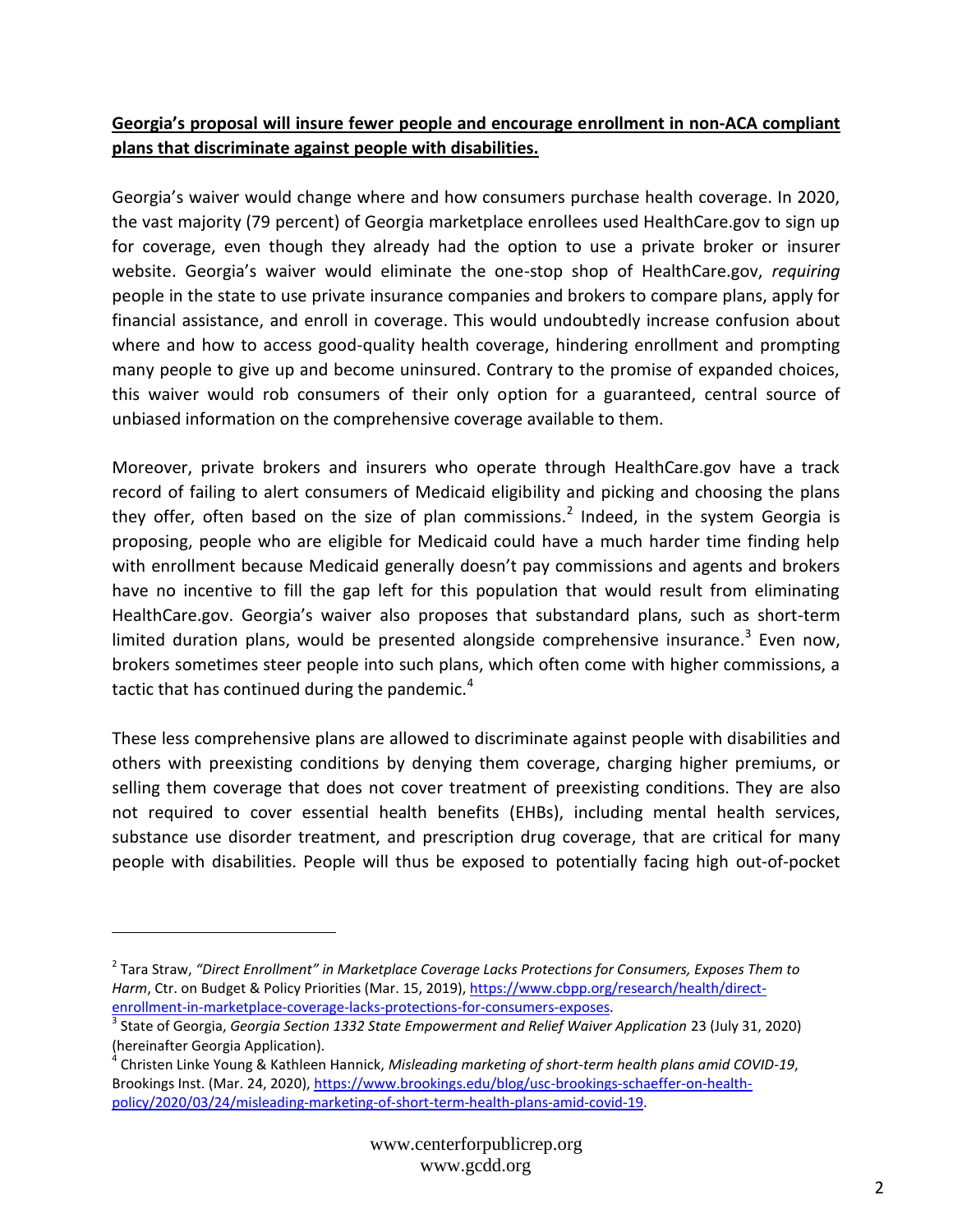costs and benefit limitations that threaten their health and financial stability, which is particularly dangerous now, as we face a public health crisis from COVID-19.

A study of short-term plans in Atlanta earlier this year showed that even though people would pay lower premiums up-front, they could be responsible for out-of-pocket costs several times higher for common or serious conditions, such as diabetes or a heart attack. The most popular plan in Atlanta refused to cover prescription drugs, mental health services, or maternity services, had pre-existing condition exclusions, and had a deductible three times as high as an ACA-compliant plan.<sup>5</sup>

## **Georgia's proposal fails to meet Section 1332's statutory guardrails and is therefore not approvable.**

Because it would likely increase the number of uninsured Georgians and leave many others with worse coverage, the waiver fails to meet the statutory "guardrails" intended to ensure that people who live in states that implement a waiver under Section 1332 are not worse off than they would be without the waiver. Section 1332(b)(1) of the ACA requires that waivers cover as many people, with coverage as affordable and comprehensive, as would be covered without the waiver.<sup>6</sup> However, under the proposed waiver, the coverage that many Georgians would have would be less comprehensive, as noted above in the discussion of substandard plans. Furthermore, Georgia's proposal seems only to consider "affordability" in terms of premium cost, but the promotion of non-ACA compliant plans alongside ACA-compliant plans is likely to leave many with out-of-pocket costs that would be much higher than those they would face without the waiver, making their coverage much less affordable. And while Georgia states in its application that it expects an increase in enrollment under the waiver,<sup>7</sup> a recent analysis from the Brookings Institution indicates that the State's analysis is flawed in several respects and that Georgia would likely see a reduction, rather than an increase, in coverage under the 1332 waiver.<sup>8</sup> The waiver therefore does not meet the guardrails under federal law and is not approvable.

In addition to our concerns about the impact of the waiver on Georgians, we are deeply concerned about the precedent that would be set by approving a waiver that is expected to

 $\overline{a}$ 

<sup>5</sup> Dane Hansen & Gabriela Dieguez, *The impact of short-term limited-duration policy expansion on patients and the ACA individual market*, Milliman (Feb. 2020), [https://www.lls.org/sites/default/files/National/USA/Pdf/STLD-](https://www.lls.org/sites/default/files/National/USA/Pdf/STLD-Impact-Report-Final-Public.pdf)[Impact-Report-Final-Public.pdf;](https://www.lls.org/sites/default/files/National/USA/Pdf/STLD-Impact-Report-Final-Public.pdf) Kelsey Waddill, *Do Short-Term Limited Duration Plans Deserve Industry Skepticism?*, HealthPayerIntelligence (Mar. 4, 2020), [https://healthpayerintelligence.com/news/do-short-term](https://healthpayerintelligence.com/news/do-short-term-limited-duration-plans-deserve-industry-skepticism)[limited-duration-plans-deserve-industry-skepticism.](https://healthpayerintelligence.com/news/do-short-term-limited-duration-plans-deserve-industry-skepticism)

 $6$  42 U.S.C. § 18052(b)(1).

 $<sup>7</sup>$  Georgia Application 4.</sup>

<sup>8</sup> Christen Linke Young & Jason Levitis, *Georgia's latest 1332 proposal continues to violate the ACA*, Brookings Inst. (Sept. 1, 2020), [https://www.brookings.edu/research/georgias-latest-1332-proposal-continues-to-violate-the-aca.](https://www.brookings.edu/research/georgias-latest-1332-proposal-continues-to-violate-the-aca)